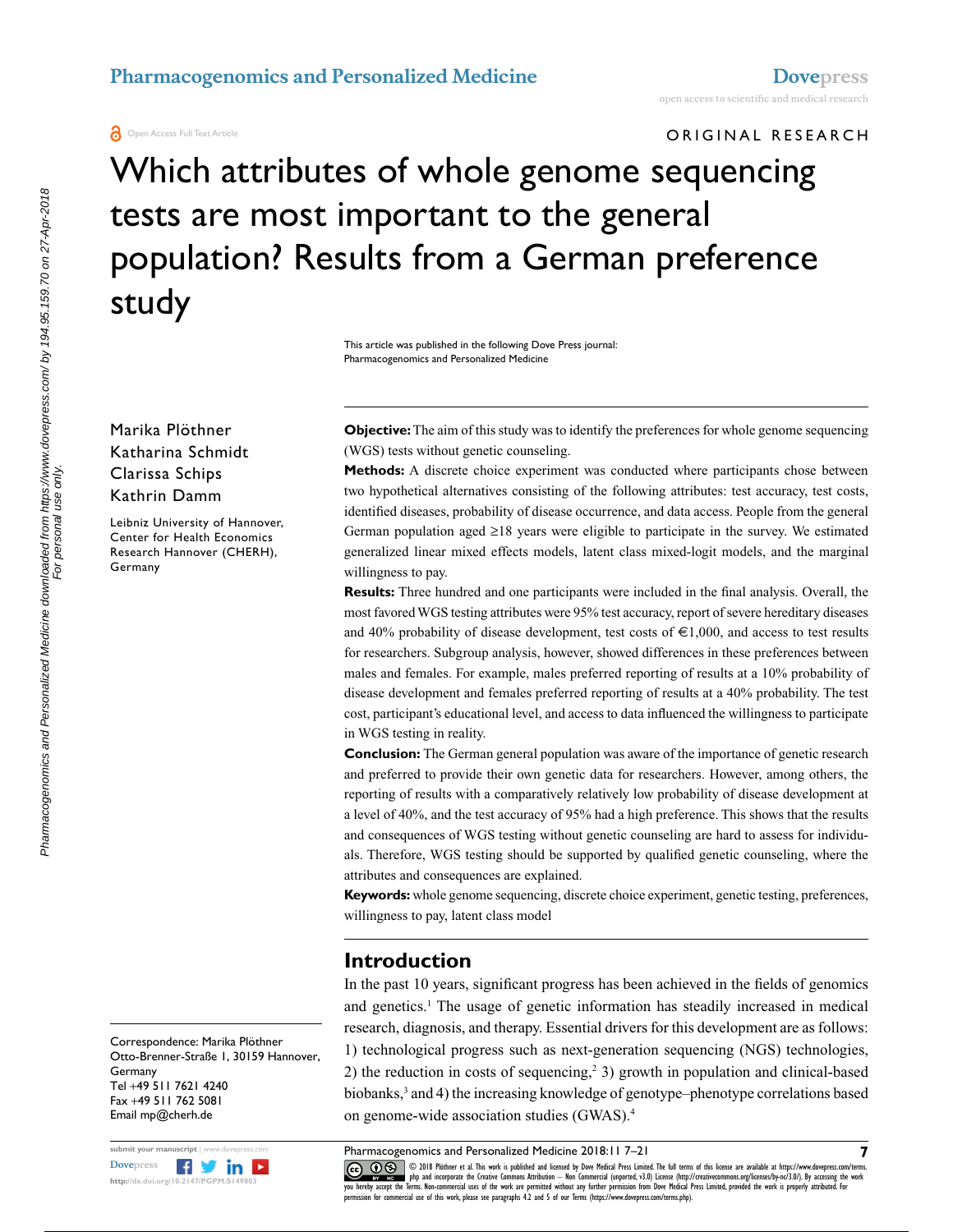**[Dovepress](www.dovepress.com)**

Genetic information is essential for personalized medicine. This knowledge enables preventive health care management as well as the administration of personalized and targeted therapies based on an individual's genetic characterization.<sup>5</sup> The scope of analysis (gene, panel, exome, or whole genome sequencing [WGS]) and the amount of genetic data vary with the aim of the investigation. WGS provides an opportunity to identify almost all disease-causing variants.6 For this reason, WGS seems to be the most appropriate method for comprehensive predictive analysis.

In recent years, the suitability of WGS as a screening tool has been discussed, especially in newborn<sup>7</sup> or populationbased screening.<sup>8</sup> Notwithstanding the economic (eg, clinical utility),<sup>9</sup> ethical, and legal debates (eg, information of selfdetermination), $10$  the detection of rare and/or highly penetrant diseases before the onset of disease may have considerable advantages. For example, previous surveys indicated that early diagnosis of cystic fibrosis<sup>11</sup> or Lynch syndrome<sup>12</sup> is beneficial for treatment, and the knowledge of predispositions to oncological and cardiovascular diseases can be useful for prevention. Knowledge of a BRCA I/BRCA II mutation allows the development of a prevention strategy including regular checkups and mastectomy.13

Several studies showed that people are interested in genetic testing.14–16 They want to take a proactive role in preventive health care management for themselves as well as for their family members.17 However, WGS testing aimed at primary prevention without a suspected disease is generally not covered by health insurance plans (eg, in Germany). Genetic analysis distributed via the Internet is a less expensive alternative than the conventional market.<sup>18</sup> Such offers often lack qualified genetic counseling,19 which is essential for an informed decision regarding WGS testing. Qualified genetic counseling supports complex decision-making with regard to the following questions: Do the results affect my family members? Who has access to my genetic information? What is the potential for genetic discrimination (eg, in terms of insurability)? Am I willing to pay for the testing out-offpocket? Do I want to know the probability of developing all diseases or only the probability of developing treatable diseases? How sensitive is the test?

For the purpose of identifying relevant attributes of online WGS testing, we conducted a discrete choice experiment (DCE) to evaluate the preferences of the general population. We investigated the people's preference estimates without prior qualified genetic counseling. We analyzed 1) the preferences of our study population and subgroup effects (eg, sociographic characteristics, genetic predisposition, and desire for children), 2) the willingness to pay of these subgroups, and 3) factors influencing the willingness to take part in WGS tests.

## **Methods DCE**

We conducted a DCE to measure the preferences for WGS testing. A DCE is a de-compositional approach to the measurement of stated preferences. Participants have to choose between hypothetical alternatives. One alternative consists of several attributes with varying levels.20 The attributes are characteristics of the alternatives that are specified by their levels for each alternative.

#### Attributes and levels

First, we conducted a literature search to achieve a comprehensive overview of the available attributes of WGS. However, no literature focusing on preferences for WGS attributes could be identified. Hence, we adopted relevant attributes from actual discussions and literature focused on genetic analysis. The final relevant attributes for the DCE were "test accuracy",<sup>21</sup> "test cost",<sup>22</sup> report of results<sup>23-25</sup> (divided into "identified diseases" and "probability of occurrence"), and "access to data".26 The range of levels was also determined by specific discussion points or based on the literature on the subject. Finally, attributes and levels were discussed with experts. To improve the validity and reliability of each item, a pretest of the questionnaire was conducted with 11 people. Table 1 illustrates the attributes and their corresponding levels. The attributes and levels are explained using colloquial language and icons, and they were adjusted after the pretest.

## Data collection and recruitment

People from the German general population aged ≥18 years were eligible to participate in the survey. It was an online survey via Facebook and Xing that was conducted from June to August 2016, as well as by direct (and random) approach of passersby with a paper–pencil questionnaire at the main railway station in the city of Hannover (northwestern Germany). We used a simple random sampling strategy and did not select participants according to age and sociodemographic or economic status. We obtained study approval from the ethics committee of Hannover Medical School (Re No 3325-20016) prior to the start of the survey. To take part in the study, participants had to give written informed consent.

**8**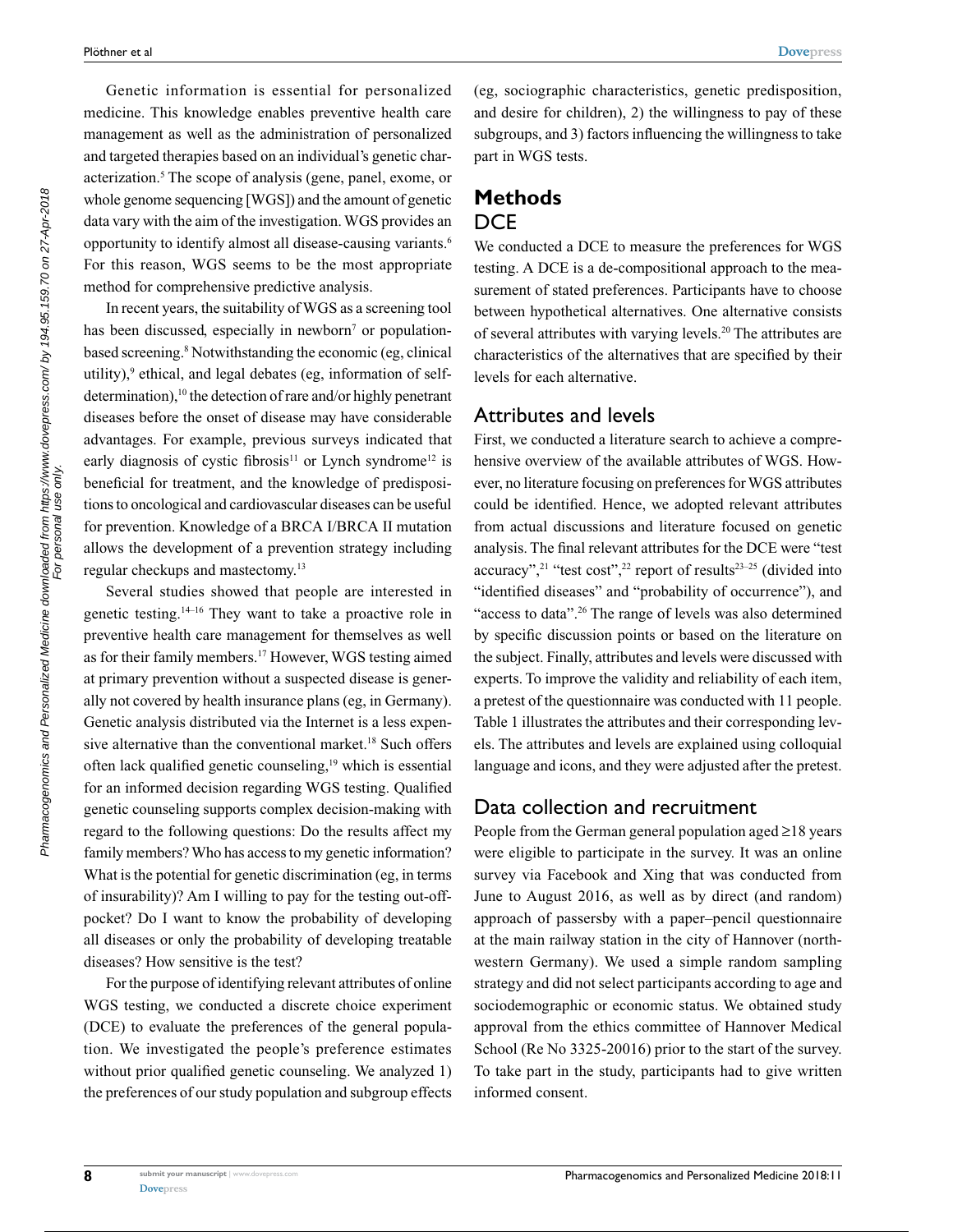| <b>Attribute</b>             | Description in the questionnaire                                                                                                                                                                                                                                                                                                                                                                                                                                                    | Level I      | Level 2           | Level 3                                 | Level 4                   |
|------------------------------|-------------------------------------------------------------------------------------------------------------------------------------------------------------------------------------------------------------------------------------------------------------------------------------------------------------------------------------------------------------------------------------------------------------------------------------------------------------------------------------|--------------|-------------------|-----------------------------------------|---------------------------|
| Accuracy<br>(sensitivity)    | Test accuracy describes the proportion of persons with<br>an identified genetic mutation that actually have this<br>mutation<br>For example, a level of 90% means that 90 of the 100<br>people really have the risk to develop a certain disease.<br>In contrast, in 10 of the 100 people, a disease risk is<br>identified because of inaccuracy of the test, although they<br>do not have this risk<br>You can choose between different tests with different<br>accuracy values    | 90%          | 95%               | 99%                                     |                           |
| Identified<br>diseases       | You can choose about the test results you want to be<br>informed<br>You can choose the test results that you want to be<br>informed about. You have the choice between reporting<br>of all test results, only treatable diseases (preventive and<br>therapeutic treatments), and serious hereditary diseases<br>In case of serious hereditary diseases, it is assumed<br>that these are inherited with a high probability and are<br>characterized by a serious disease progression | All diseases | Treatable disease | <b>Serious</b><br>hereditary<br>disease |                           |
| <b>Test costs</b>            | A WGS is an innovative, diagnostic instrument and<br>currently associated with high execution costs. You<br>should decide how much money you are willing to pay<br>for this comprehensive genetic analysis                                                                                                                                                                                                                                                                          | €500         | €1.000            | €1,500                                  |                           |
| Probability of<br>occurrence | The results of a WGS determine the risk of being<br>affected by a specific disease. A genetic mutation enables<br>statements about the probability of developing different<br>diseases.<br>You can decide which probability of developing a disease<br>you want to be informed                                                                                                                                                                                                      | 10%          | 40%               | 70%                                     |                           |
| Access to data               | WGS is associated with a large amount of personal data.<br>You can decide who can get access to your test results in<br>addition to you and your treating physician<br>For example, you can make your genetic data accessible<br>to researchers and thus contribute to medical research                                                                                                                                                                                             | No one else  | Insurer           | Researcher                              | Insurer and<br>researcher |

#### **Table 1** Overview of attributes with the corresponding levels

**Abbreviation:** WGS, whole genome sequencing.

#### **Questionnaire**

The final questionnaire consisted of three sections. The first part was the DCE choice sets. In total, the attributes and levels resulted in 34 ×41 =324 possible combinations (four attributes with three levels and one attribute with four levels).<sup>20</sup> To generate feasible choice sets of the DCE, a *D*-efficient fractional factorial design (reduced design) was created using the R statistical program. The best *D*-efficiency occurred for 18 choice sets. To avoid overstraining of the participants, we divided the 18 choice sets into two questionnaires (blocking). Therefore, participants answered nine DCE decisions with two alternatives (called Test 1 and Test 2) each. Additionally, we asked whether the participant would carry out the chosen test in reality (refer the example of the choice in Figure 1). The second part focused on sociodemographic questions,

such as sex, age, education, occupation, monthly net income, and insurance company (statutory or private). The third part included questions about overall health status, prevention behavior, hereditary diseases, and desire for children.

#### Data analysis

Following survey completion, we cleaned the data set and determined descriptive statistics for the variables (median, standard deviation [SD], and percentages). We tested the potential independent variables for multicollinearity to reduce the bias of the results. In the multivariate analyses, we applied generalized linear mixed-effects models (GLMMs) and latent class mixed logit models (LCMLMs) to identify systematic or group differences for the participants' WGS preferences. The choice of an alternative between two hypothetical WGS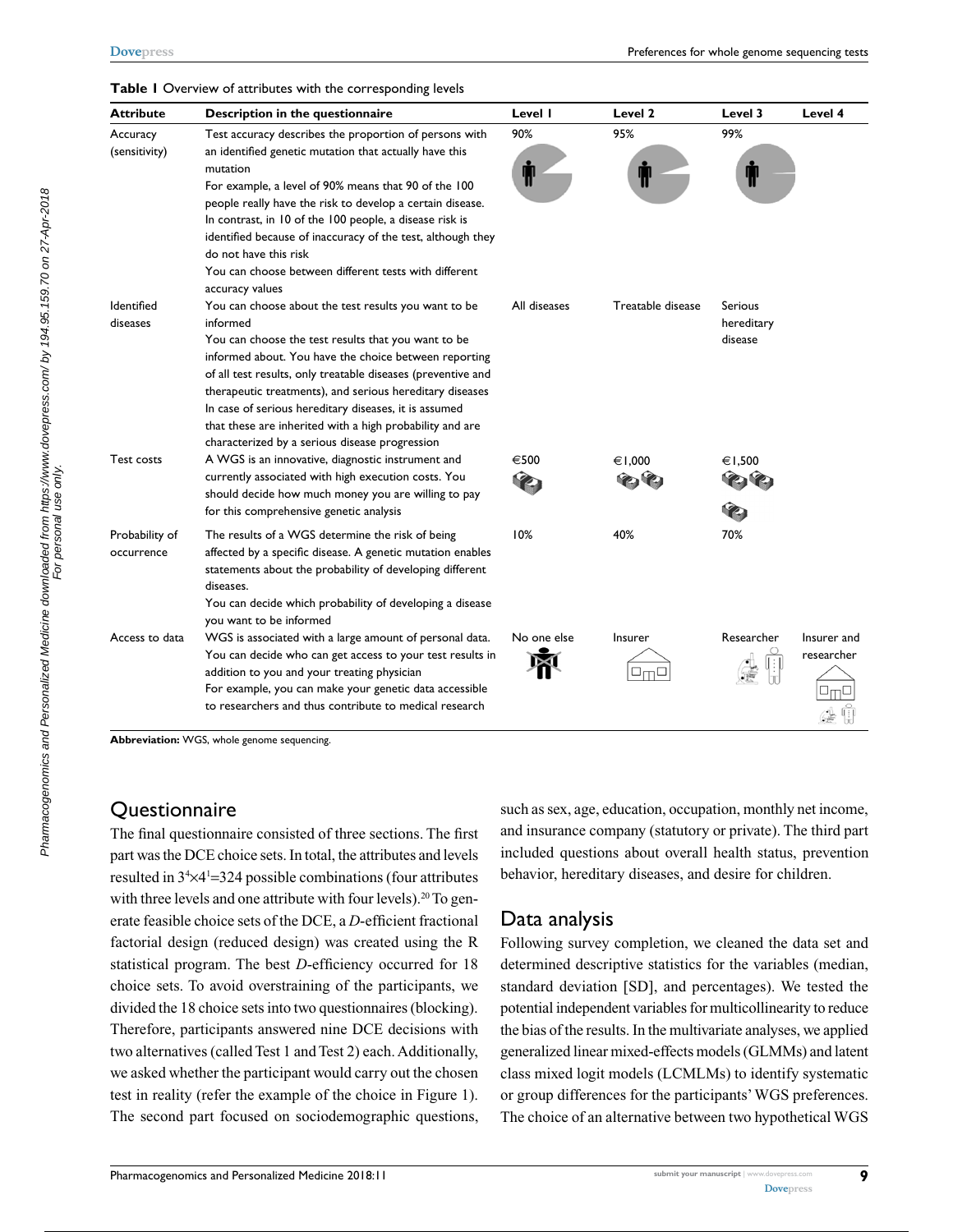|                                                                                                              | Test 1             | Test 2                      |
|--------------------------------------------------------------------------------------------------------------|--------------------|-----------------------------|
| Test accuracy<br>How many people are to be identified who<br>actually have the disease risk?                 | 95%                | 99%                         |
| <b>Identified diseases</b><br>Which test results you want to be<br>informed?                                 | Treatable diseases | Serious hereditary diseases |
| <b>Test costs</b><br>How much money you are willing to pay for this<br>comprehensive genetic analysis.       | € 1,500            | € 500                       |
| Probability of occurrence<br>Which probability of developing potential<br>diseases you want to be informed?  | 10%                | 70%                         |
| Access to data<br>Who can get access to your test results in<br>addition to you and your treating physician? | Insurer            | No one else                 |

Which test would you choose?

 $\Box$  Test 1

 $\Box$  Test 2

Would you carrry out the chosen test under the given condition also in reality?

□ Yes  $\Box$  No

**Figure 1** Example of a choice set.

**Notes:** Explanation for the example choice set: The participant could choose between test 1 and test 2. Test 1 is characterized by a lower test accuracy (95%), with the reporting of treatable results at a 10% probability of disease occurrence as well as higher cost (€1,500), and the access for insurer. Test 2 is designed with a higher accuracy (99%), with the reporting of serious hereditary diseases at a higher probability of disease occurrence (70%) and at lower cost (€500). Furthermore, in test 2, no one else had access to the test results. The participant has to trade-off between a test accuracy of 95 and 99%, the costs of €1,500 and €500, and so on.

tests (choice) was used as the dependent variable, whereas the attributes and levels were the independent variables in all models. In addition, personal characteristics of the participants were used as independent variables, mixed effects (taking into account that personal characteristics influence the response behavior and therefore including subgroup specific "baseline" values [random intercept] or slope adjustments [random slope] for some of the independent variables in addition to the fixed effects), or class-membership effects (for LCMLM). We calculated the average marginal willingness to pay (mWTP) for each attribute by dividing the coefficients for the other attributes by the coefficient of the cost attribute (test costs). Therefore, we used the attributes as metric independent variables in conditional logit models and conducted the mWTP analysis separately for the different classes from the LCMLM analyses. Coefficients of attributes above zero were favored, and negative coefficients were disfavored. The 95% confidence intervals (CIs) are based on the Krinsky and Robb<sup>27</sup> method.

We calculated the GLMM for participants willing to participate in reality (potential users) and the full sample separately, so that any differences between these two groups could be identified. In the GLMM, we used the set ID (identification number of the choice set) as a mixed effect to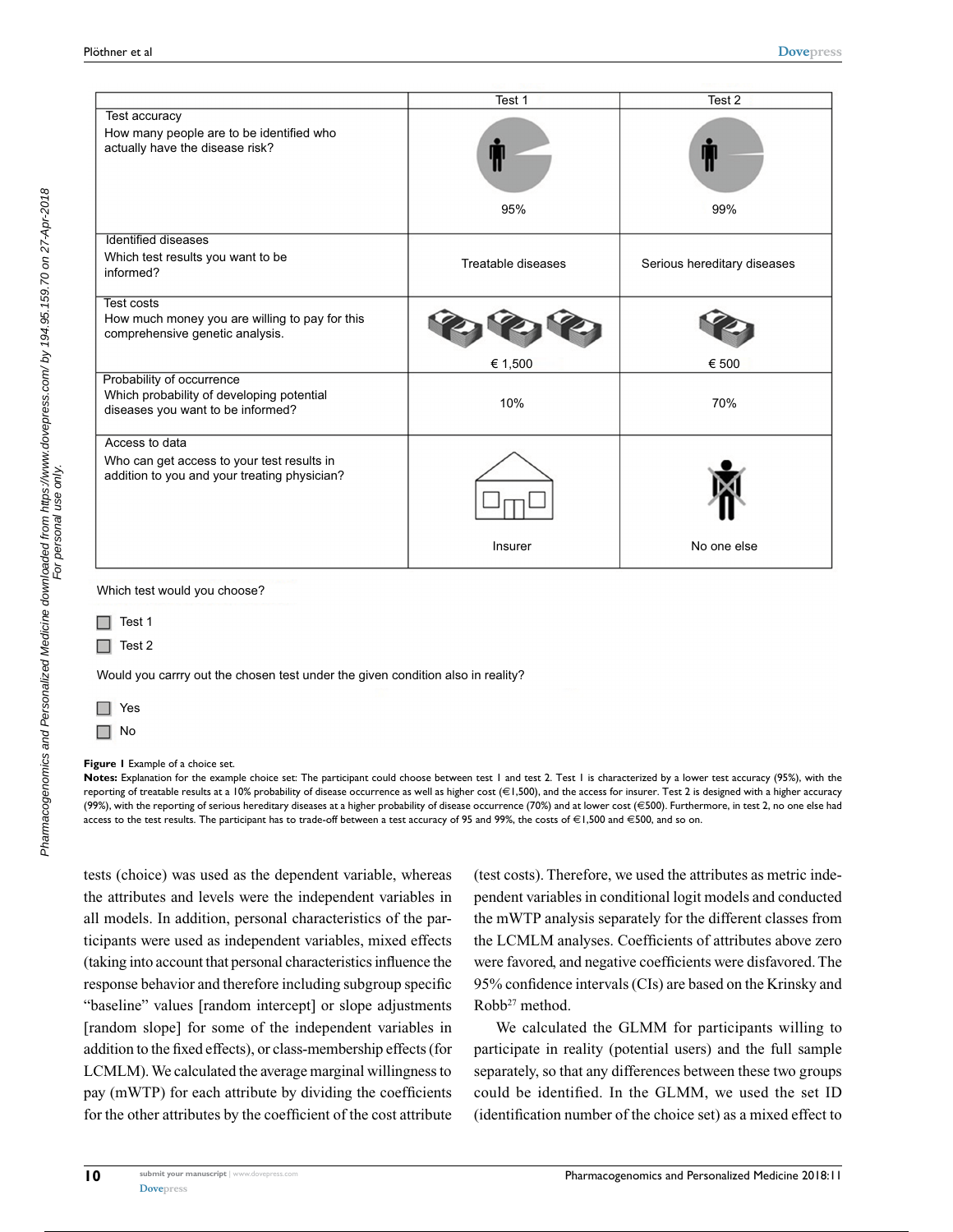inform the model about which of the alternatives formed a set. Finally, we investigated the factors influencing the willingness to participate in genetic testing in reality. Therefore, we applied another GLMM based on the variable "real" as a dependent variable. The random effect used in this model was the person identifier (PersonID) to enable us to investigate influencing participants' characteristics and test characteristics based on the decision. An overview of used variables is provided in Table S1.

We tested different independent variables and mixed effects in the models (Table S2) and chose the model with the best fit for data based on Akaike and Bayesian information criteria. All analyses were conducted with R statistics 3.1.2 and the packages "lme4" (for GLMM), "lcmm" (for LCMLM), and "support.CEs" (for mWTP analyses).

## **Results**

#### Descriptive statistics

In total, 323 people participated in the study and 301 people could be included in the DCE analyses. All sample characteristics are provided in Table 2. Twenty-two participants had to be excluded because of missing data for all DCE tasks or an age of <18 years. The sample consisted of 69% women, and the median age was 28 years. The educational level was higher compared to that of the general population of Germany, $^{28}$  but the average amount of income was similar. $^{29}$ Both facts indicated that the proportion of students was higher compared to the general population. The majority (56%) of the participants were in good health.

In a second step, we prepared the data for the multivariate analyses. We found strong correlations between age and employment status, having children and employment status, and age and desire to have a child (refer correlation plot in Figure S1). Therefore, we adapted the models for these correlations due to not using both correlating variables in one model or due to including interaction effects between the correlating variables.

## Subgroup-specific preferences for WGS tests

In the LCMLM, we identified two classes that differed in regard to their preferences for genetic testing (Figure 2 and Table S3). Class 1 comprised 46.13% (n=137) of the sample. The only significant differentiator between the people in the two classes was their sex. The proportion of women was significantly lower in class 1 than in class 2 (refer the table in Figure 2). The educational level, health status, and income are

#### **Table 2** Sample description

| Variable                                   | Occurrence in |  |  |
|--------------------------------------------|---------------|--|--|
|                                            | the sample    |  |  |
| Participants (number)                      | 323           |  |  |
| With at least one valid DCE task           | 30 I          |  |  |
| Sex (% women)                              | 69            |  |  |
| Age in years (median, SD)                  | 28 (13.86)    |  |  |
| Own children (% having at least one child) | 41            |  |  |
| Desire to have children (%)                |               |  |  |
| Yes                                        | 50            |  |  |
| No                                         | 39            |  |  |
| Unsure                                     | П             |  |  |
| Highest level of education (%)             |               |  |  |
| No graduation                              | T             |  |  |
| Primary school                             | 6             |  |  |
| Secondary school                           | 34            |  |  |
| High school                                | 24            |  |  |
| University                                 | 34            |  |  |
| Income $(\%)$                              |               |  |  |
| No own income $(\epsilon)$                 | 16            |  |  |
| < 1,000                                    | 27            |  |  |
| $1,000 - 2,000$                            | 29            |  |  |
| 2,000 - < 3,000                            | 17            |  |  |
| 3,000 -< 4,000                             | 6             |  |  |
| ≥4,000                                     | 4             |  |  |
| Participation in screening program (%)     |               |  |  |
| Never                                      | 51            |  |  |
| Every 10 years                             | 3             |  |  |
| Every 5 years                              | 9             |  |  |
| Every 2 years                              | 21            |  |  |
| 1-2 times a year                           | 15            |  |  |
| Subjective health status (%)               |               |  |  |
| Very bad                                   | 0             |  |  |
| Bad                                        | 4             |  |  |
| Medium                                     | 24            |  |  |
| Good                                       | 56            |  |  |
| Very good                                  | 16            |  |  |
| Hereditary diseases in the family (% yes)  | 20            |  |  |
| Afraid of hereditary diseases (% yes)      | 21            |  |  |

**Note:** Median: average.

**Abbreviations:** DCE, discrete choice experiment; SD, standard deviation.

relevant for the class membership but did not show significant differences between the classes.

In class 1, a higher proportion of men compared to the other classes strongly preferred the restricted "access to data only for themselves" ( $\beta_{\text{class 1,access no}}$ =0.76, reference level) and disfavored the "access to data for insurer" the most ( $\beta_{\text{class Laccess ins}}$ =-0.48,  $P < 0.001$ ). They also disfavored any "test costs" where  $\in 1,000$  had a utility weight of  $\sim 0$  but was not significant. Class 1 preferred "serious hereditary diseases identified" and a "10% probability of occurrence" (*b*class 1, ser.d=0.16, βclass 1, 10% occ=0.16, *P*<0.001) (Figure 2). In contrast, class 2 disfavored "10% and 70% probability of occurrence" but also preferred "serious hereditary diseases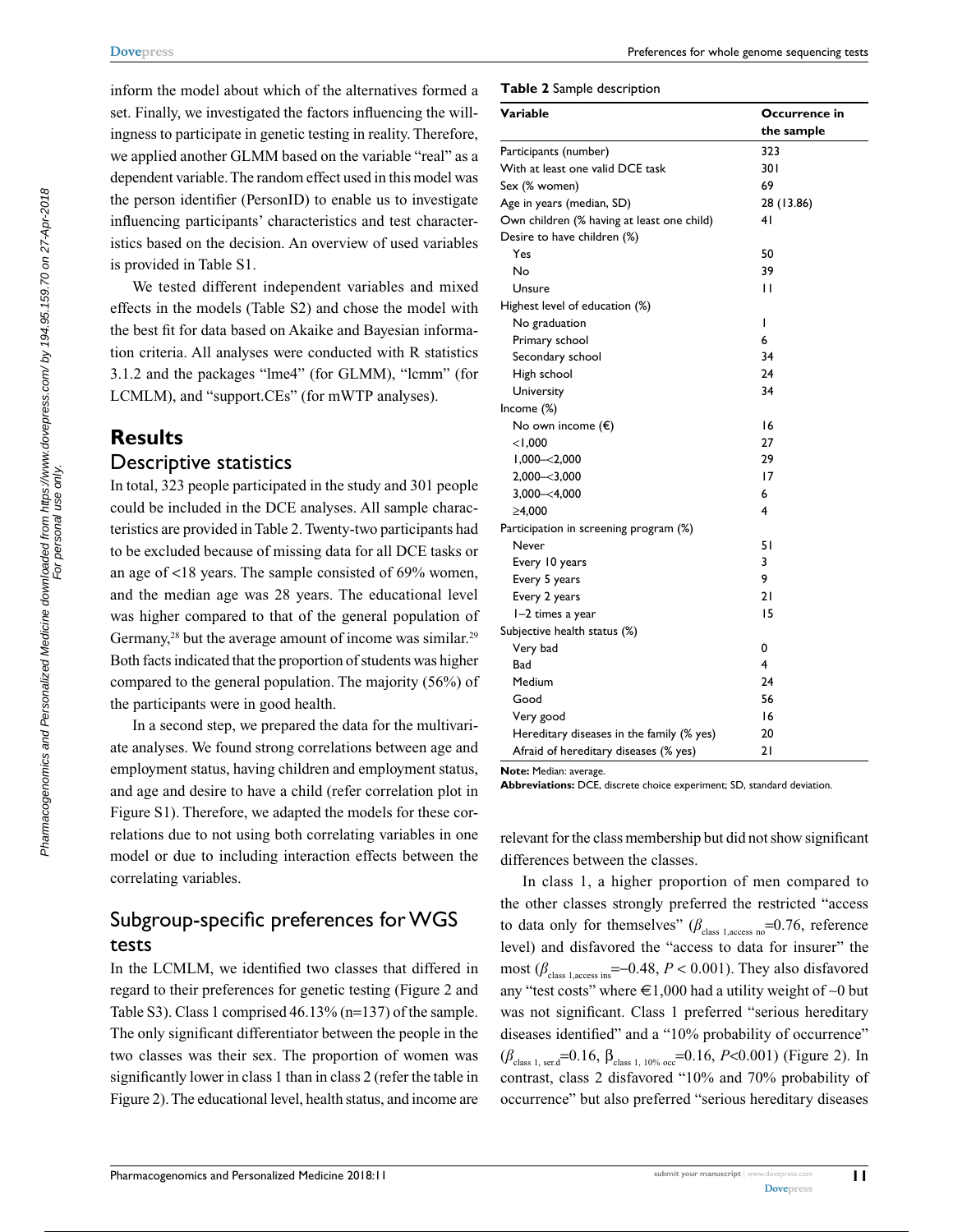

Class 1 (higher proportion of man)

Class 2 (higher proportion of woman)

| Class-membership effects | Class 1 (ref = class 2) |                |         |  |  |  |
|--------------------------|-------------------------|----------------|---------|--|--|--|
|                          | Coefficient             | Standard error | P-value |  |  |  |
| Intercept                | 1.93                    | 0.94           | 0.04    |  |  |  |
| $Sex$ (ref = male)       | $-0.64$                 | 0.29           | 0.03    |  |  |  |
| Educational level        | 0.09                    | 0.14           | 0.54    |  |  |  |
| <b>Health status</b>     | $-0.28$                 | 0.19           | 0.14    |  |  |  |
| Income                   | $-0.09$                 | 0.11           | 0.40    |  |  |  |

**Figure 2** LCMLM for preferences concerning genetic testing – attribute effects.

**Note:** \*Significant values (*P*<0.05).

**Abbreviations:** EDL, educational level; HSn, health status (numeric); INCn, income (numeric); LCMLM, latent class mixed logit model.

identified". Indeed, the highest preferences occurred for access to data only for themselves and "for researchers"  $(\beta_{\text{class 2, access no}} = 0.36, \text{ reference level}; \beta_{\text{class 2, access res}} = 0.31,$ *P*<0.001). Class 2 also preferred "access to data only for insurer and researcher". Class 2 disfavored "90% and 99% test accuracy" and showed a significant positive utility for " $\epsilon$ 1,000 test costs".

To conclude, men emphasized the importance of access to data only for themselves and favored a test with 95% accuracy also for diseases with a low probability of occurrence. The class with a higher proportion of women favored instead a test that identifies serious hereditary diseases, where test costs on the intermediate level arise, and that enables data access for themselves or researchers.

In addition, we calculated the mWTP for each attribute, separated for class 1 and class 2 from the LCMLM (Table 3). The mWTP showed different starting points for class 1 and class 2 models (intercept<sub>class 1</sub>:  $\in$ 786.3 and intercept<sub>class</sub>  $: \epsilon = -1.931.3$ . From this, it can be concluded that people in class 2 were willing to pay less money for genetic testing than those in class 1. Furthermore, class 2 was willing to pay on average  $\epsilon$ 740 for an increase of one unit (90%–95% or 95%–99%) in test accuracy (CI: €489.5; €1,218.2) and on average €1,500 (€1,071.5;  $\epsilon$ 2,435.5) for diseases with higher probability of occurrence. In contrast, the mWTP was negative for the identified diseases (€-303.7 [€-560.2; €-127.1]) and the access to data (€-383.8 [€-645.3; €-228.7]). Therefore, people were willing to receive monetary compensation for identifying only treatable and hereditary diseases. Class 1 was willing to pay on average less for a higher test accuracy, although the monetary value was still positive (intercept  $\text{€786-128=€658}$  for a change from 90% to 95%). In addition, this class showed negatively associated mWTP for identified diseases ( $\epsilon$ -164.6 [ $\epsilon$ -289.7;  $\epsilon$ –45.1]) and the probability of occurrence ( $\epsilon$ –502.3  $\lbrack \in -707.4; \in -356.8\rbrack$ . In contrast, class 1 was willing to pay ~€723 [€561.2; €967.9] more for less access to data.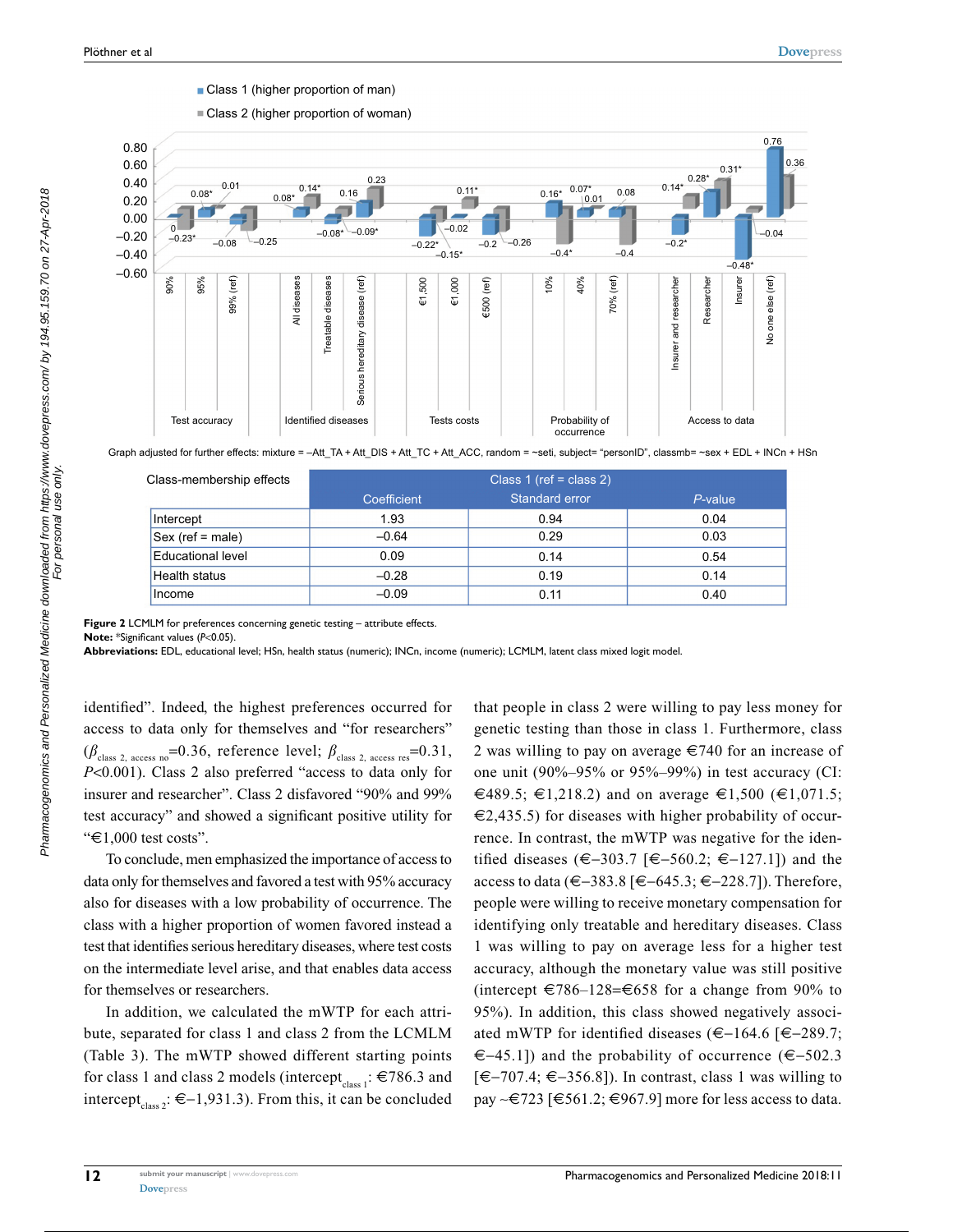| <b>Attribute</b>          | <b>Levels</b>                                               | Class 1: mWTP in $\in$ (95% CI)  | Class 2: mWTP in $\in$ (95% CI)  |
|---------------------------|-------------------------------------------------------------|----------------------------------|----------------------------------|
| Intercept                 |                                                             | 786.3 (308.5; 1,233.9)           | $-1,931.3$ (-3,935.2; -905.2)    |
| Test accuracy             | 90%–99%                                                     | $-127.6$ (-258.7; -17.9)         | 737.8 (489.5; 1,218.2)           |
| Identified diseases       | All, treatable, hereditary                                  | $-164.6$ (-289.7; -45.1)         | $-303.7$ ( $-560.2$ ; $-127.1$ ) |
| Probability of occurrence | $10\% - 70\%$                                               | $-502.3$ ( $-707.4$ ; $-356.8$ ) | $1,514.5$ (1,071.5; 2,435.5)     |
| Access to data            | Insurer, researcher and insurer, researcher,<br>no one else | 722.9 (561.2; 967.9)             | $-383.8$ ( $-645.3$ ; $-228.7$ ) |

**Table 3** Marginal willingness of classes to pay for test attributes

**Note:** Class 1: higher proportion of men; Class 2: higher proportion of women.

**Abbreviations:** CI, confidence interval; mWTP, marginal willingness to pay.

Analysis of participation in genetic testing

We estimated GLMMs (full sample, potential users) to identify the preferences for genetic testing. The most important attribute level for genetic testing for both subgroups was the "identification of severe hereditary diseases" (Table S4). Therefore, this attribute level is more important for potential users  $(\beta_{\text{user} \text{set}} = 0.88)$  than for the full sample  $(\beta_{\text{full} \text{ and } \mathbf{s}}=0.49)$ . However, the most disfavored attribute level for both subgroups was access to data for insurer  $(\beta_{\text{full,insur}}=-0.81, \beta_{\text{user,insur}}=-0.64, \text{ both } P<0.001)$ . It is striking that for test accuracy, identified diseases, test costs, and probability of occurrence, the intermediate level gained the highest utility weight in both subgroups. Although the preferences were similar between the subgroups, the full sample preferred "95% test accuracy",  $\in$ 1,000 test costs, and "access to data for researchers" more strongly than the potential user subgroup.

In the last step, we investigated the factors that influenced the willingness of respondents to participate in genetic testing in reality or if they just preferred the chosen alternative hypothetically. The GLMM showed that from the attributes, only test accuracy and access to data were relevant for the decision (Table 4). All costs reduced the willingness to participate in genetic testing; however,  $\epsilon$ 500 was the least disfavored level ( $\beta \in \epsilon_{500} = -0.024$ ). In addition, people were more willing to participate when the access to data would be denied to insurers and researchers. In contrast to previous models, the decision to participate in reality was positively influenced by access to data for researchers and not "only for themselves". Educational level showed a negative association to the participation in genetic testing. In addition, people who would participate in screenings if the social or private health insurance (SHI) subsidized it were more willing to participate in genetic testing  $(\beta_{\text{scr subs SH}}=1.86, P<0.001)$ . "Employment status", "income", and "fear of genetic diseases" did not show significant results, although the direction of the coefficients was as expected.

|         |  |  | Table 4 GLMM fixed-effects results for participation in genetic |  |
|---------|--|--|-----------------------------------------------------------------|--|
| testing |  |  |                                                                 |  |

| <b>Variables</b>                      | Levels                     | Coefficient | SE    | P-value |
|---------------------------------------|----------------------------|-------------|-------|---------|
| Test costs                            | ∈1,500                     | $-0.261$    | 0.100 | 0.009   |
|                                       | 000,13                     | $-0.237$    | 0.090 | 0.009   |
|                                       | €500 (ref)                 | $-0.024$    |       |         |
| Probability                           | 10%                        | $-0.089$    | 0.101 | 0.375   |
| of                                    | 40%                        | $-0.012$    | 0.094 | 0.897   |
| occurrence                            | 70% (ref)                  | $-0.077$    |       |         |
| Access to                             | Insurer and researcher     | $-0.275$    | 0.118 | 0.019   |
| data                                  | Researcher                 | 0.097       | 0.106 | 0.358   |
|                                       | <b>Insurer</b>             | $-0.349$    | 0.134 | 0.009   |
|                                       | No one else (ref)          | $-0.024$    |       |         |
| <b>Educational level</b>              |                            | $-0.693$    | 0.263 | 0.008   |
| <b>Employment status</b>              |                            | $-0.858$    | 0.541 | 0.113   |
| Income                                |                            | 0.338       | 0.226 | 0.134   |
| Screening utilization: subsidy by SHI |                            | 1.857       | 0.465 | 0.000   |
|                                       | Afraid of genetic diseases | 0.975       | 0.564 | 0.084   |
|                                       |                            |             |       |         |

**Notes:** Intercept coefficient 1.409; SE 1.231; *P* 0.252 and random intercept PersonID variance 9.765; standard deviation 3.125.

**Abbreviations:** GLMM, generalized linear mixed-effects model; SE, standard error; SHI, social or private health insurance.

## Main findings

The most preferred test for the overall sample was characterized by the following aspects: 1) the test accuracy of 95%, 2) report of severe hereditary diseases, 3) the test cost of  $\epsilon$ 1,000, 4) report of results for diseases with a probability of occurrence from 40%, and (5) access to genome data for researcher but not for insurers (Table S4). Except for "access to genome data", all intermediate levels achieved the highest utility weights in both the full sample and the sample of potential users (Table S3).

#### **Discussion**

In this study, the preferences for WGS testing without qualified genetic counseling were assessed.

The test accuracy of 95%, especially sensitivity in this case, was the most favored level of this attribute. This may show that the participants did not understand (or only partly understood) the underlying concept of test sensitivity and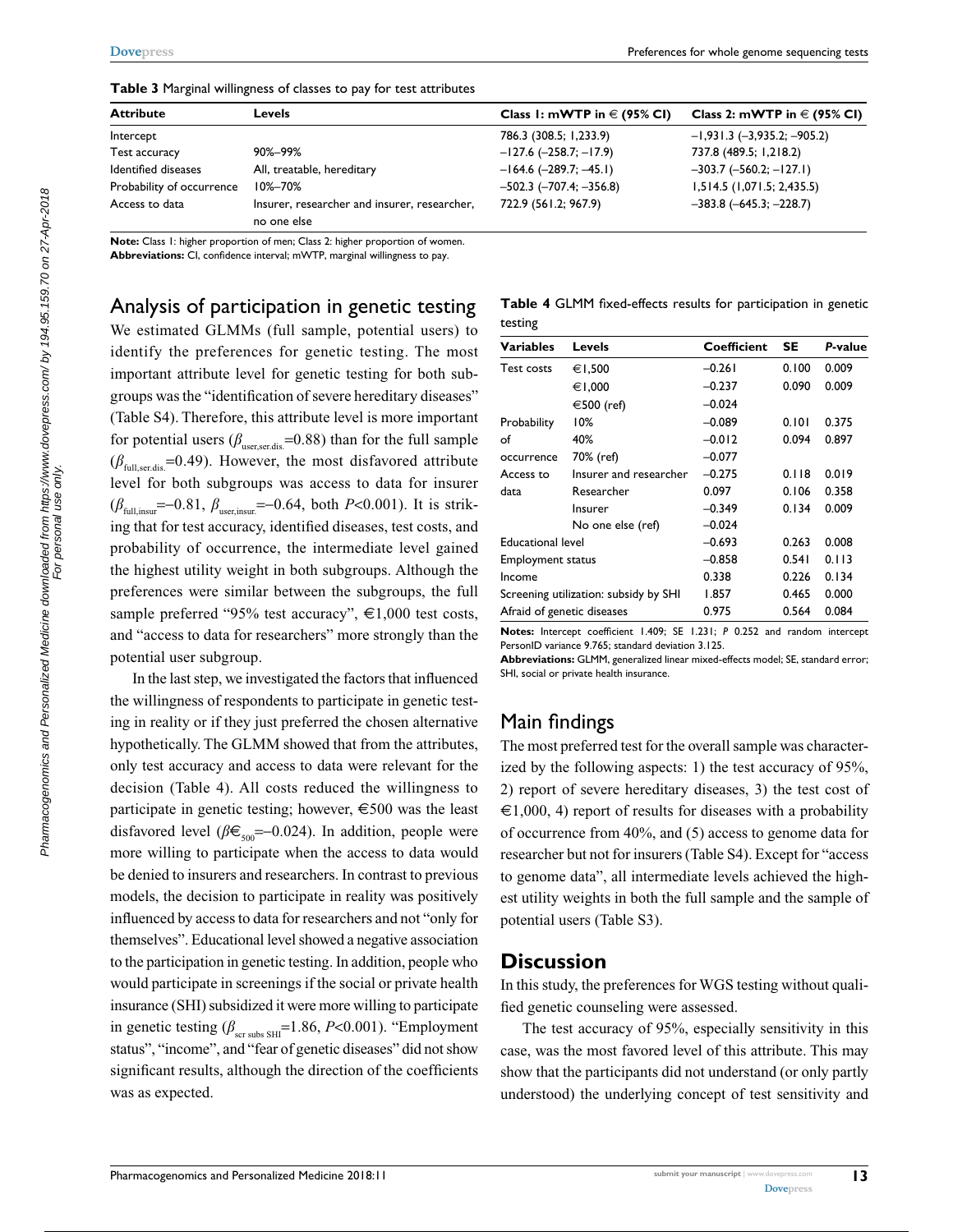false-positive results. We expected that the most preferred level would be 99% test accuracy. False-positive findings lead to anxiety and uncertainty for the tested person as well as for their families.30 This in turn may require an additional diagnostic clarification or leads to an increased treatment demand (eg, psychological counseling). Finally, false-positive results could cause an unnecessary rising cost for the statutory health insurance. Otherwise, the participants may understand the underlying concept but accept the uncertainties to receive other advantages, eg, lower test costs.

The amount of reported results was also an important aspect for the decision regarding WGS tests. This aspect is represented by the probability of occurrence (in this experiment 10%, 40%, or 70%) as well as by the kinds of reported diseases (all disease dispositions, only treatable [potential] disorders, or only severe hereditary diseases). The majority of the participants preferred the reporting of serious hereditary diseases. "All disease dispositions" were not attributed with the highest utility score; this may be in accordance with the aspects of efficiency and evidence. Technological progress and genetic research enables the detection of a majority of diverse gene variants. However, many identified genetic variations are not assigned to phenotypes, or the interaction of the specific gene variants is actually unknown.<sup>31</sup> This may change in the future because of further genomic research, especially through GWAS. So far, there are no therapy options for most of the identified gene variants and diseases. However, the participants preferred 40% "probability of disease occurrence". This may indicate that the general population cannot assess the absolute risks for developing a disease without counseling or the influence on disease development caused by lifestyle changes (e.g., sports, nutrition), or that prevention measures may be assessed as a more important and changeable factor. These preferences could occur because of unawareness about genetic risk factors of the participants, due to lack of qualified counseling, or because of their risk aversion. Another limiting factor could be the three given levels of the probabilities. Since the participants were forced to prefer one of the given levels, the range of the outcomes could also be limited. However, the first explanation is emphasized by the negative effect of educational level on the willingness to participate (Table 4).

Cost reduced the willingness to participate in the WGS testing in reality (Table 4). Accordingly, subsidies by SHI for WGS testing showed a positive effect on the willingness to participate in testing. However,  $\epsilon 1,000$  received the highest approval in the LCMLM. This may be due to the association between the rising costs and the quality or the knowledge of

the "\$1,000 genome", which means the often discussed cost reduction of a WGS to \$1,000 in recent years.<sup>32</sup> Otherwise, health care systems with little or no out-of-pocket payments for prevention measures could influence the importance of cost attributes for the participants' decisions. However, the participants' income did not influence the class membership and preferences. In the mWTP analyses, we found that the willingness to pay in class 2 (higher proportion of women) was highest for the attribute of probability of disease occurrence, whereas the highest mWTP occurred for access to data in class 1 (higher proportion of men). Furthermore, the direction of mWTP for several attributes was different for these two classes. Thus, the mWTP seemed highly dependent on the examined subgroup. The formation of class 1 (higher proportion of women) and class 2 (higher proportion of men) highlights the differences between males and females. While males preferred restricted access to data only for themselves, females wanted to make their genetic data accessible to research. Secrecy of personal data is seemingly very important to men, while women may want to contribute to genetic research. Further differences arose in reporting of results. Females and males preferred a reporting of results at a 40% and 10% probability of disease occurrence, respectively. Fear of a variety of predictive findings (women) or the desire to know almost all dispositions (men) may be possible explanations for this finding.

In the future, cost reductions will be expected because of the focus on genetic analyses of specific variants. Currently, for example, in the case of presumed heredity of breast cancer, the first-degree-relative risk patients are often tested only for the specific variant (eg, BRCA I and BRCA II).<sup>33</sup> Further improvements in WGS testing could contribute to it becoming the favorable alternative compared to panel or single gene sequencing.

Potential users as well as the full sample rejected the access of test results to insurance agencies. Fear of genetic discrimination, eg, in terms of insurability or direct and/or indirect risk selection, seems to be particularly substantial.<sup>34</sup> However, due to a ban on discrimination and the obligation to contact, this risk is excluded in the statutory health insurance in Germany. In other insurance areas (private health insurance, life insurance, and occupational disability insurance), these data could have a stronger influence on insurability and insurance premium, which may lead to uncertainty and anxiety. Despite the strong regulations, anxiety and fear of data misuse seem to be the sensitive issues. Further research is needed in these areas. However, the DCE results suggested that potential users preferred to give researchers access to

**14**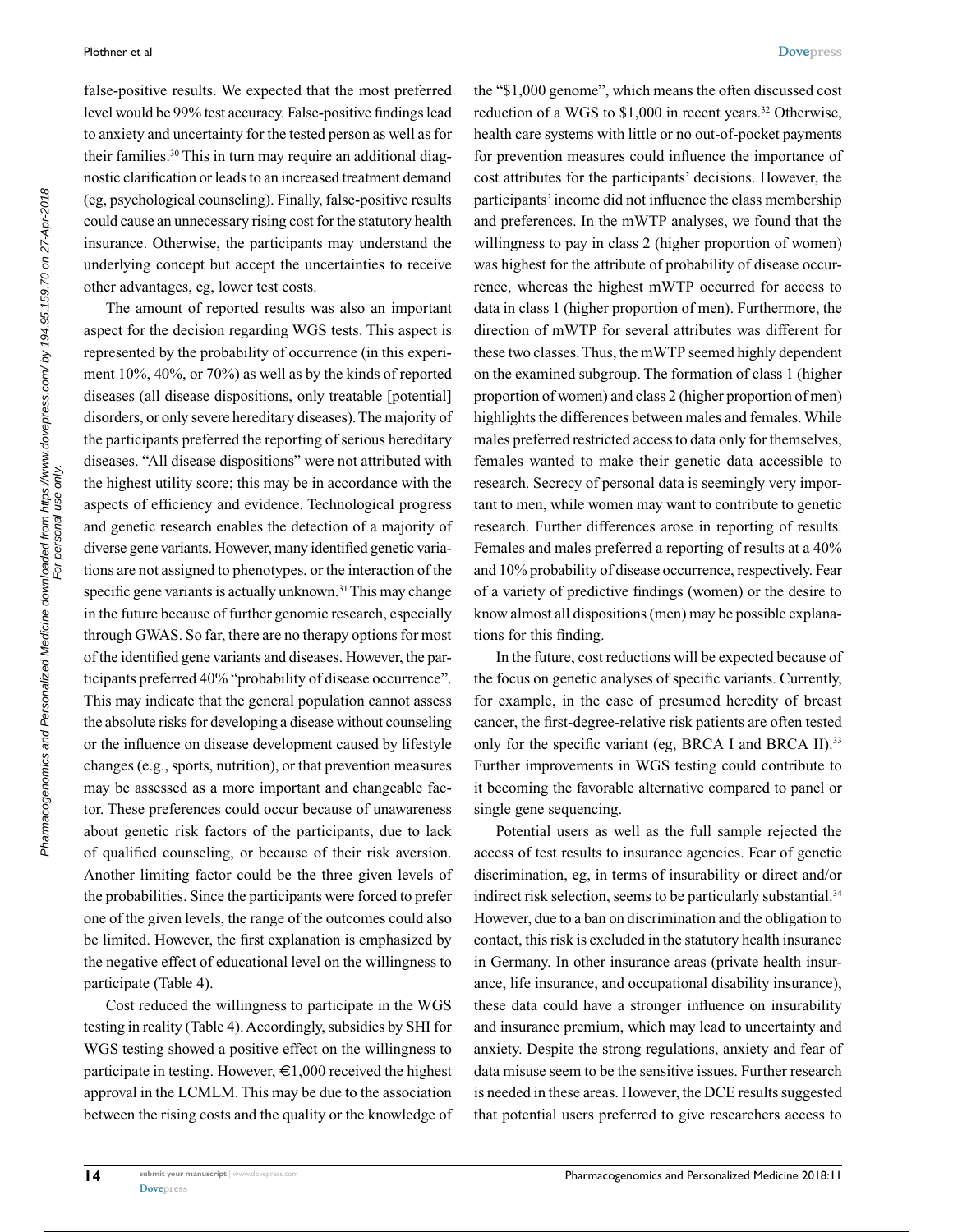genetic data. Genetic research is a dynamic field, and comprehensive genetic databases are the prerequisite for research. The fear of disease as well as the interest in research and further medical developments may be essential drivers for the preferences in this study. Thus, people have the opportunity to contribute to medical research. With regard to large genome sequencing projects, such as the 100,000 Genomes Project (UK),<sup>35</sup> the Saudi Human Genome Program (Saudi Arabia), $36$  and the GoNL (the Netherlands), $37$  the German population also showed interest. The reporting of test results could be restricted or completely rejected in qualified WGS testing, eg, to findings of the ACMG-positive list (Recommendations for Reporting of Incidental Findings in Clinical Exome and Genome Sequencing).<sup>38</sup> Basically, the decision for or against a WGS test in reality depended on the specific design (characteristics level) in 53.26% of the cases. While 26% of the participants rejected a WGS test independent of specific levels, 20.74% of the participants would execute a WGS test independent of the test characteristics in reality.

The possibilities for using genetic testing results in diagnosis and therapy have steadily increased. Therefore, the WGS offers an opportunity to detect a majority of disorders, especially using a predictive approach. However, in Germany, the costs of genetic analyses for patients at risk (eg, first-degree relatives of breast cancer patients) are covered by a variety of health insurance plans, whereas predictive genetic testing for nonpredisposed people is an out-of-pocket expense. Therefore, comprehensive genetic direct-to-consumer (DTC) analysis via the Internet seems to be a less expensive alternative,<sup>18</sup> although DTC options often lack qualified genetic counseling.19 As we can see from our survey, not all stated preferences are consistent with the qualified recommendations. Therefore, our study results emphasize the importance of genetic counseling. In Germany, human genetic counseling for predictive analysis is obligatory in accordance with the § 10 German Act of Gene Diagnostics (GenDG). Two main results underline the claim for genetic counseling: 1) the chosen test accuracy of 95% and the associated higher risk of false-positive results (in contrast to a test accuracy of 99%) and 2) the selected probability of disease occurrence at a level of 40% for the reporting of results. For a majority of disease dispositions, there are no treatment options at the moment. Therefore, people may be confronted with information on a large number of potential diseases, which will lead to anxiety. Genetic counseling may help to understand what penetrance really means and which consequences of a finding with a probability of 40% occurrence will arise. However, a possible

explanation for these preferences might be that people assume that their doctors will receive the WGS test results and help them to understand and interpret their results. The attribute access to data is characterized by the possibility of access to the genetic information by the treating physician. Due to medical secrecy, we excluded the risk and the anxiety of data misuse. A person can decide if they want to share these genetic results with the treating physician, which would be beneficial for understanding. Prior genetic consultations may have an influence on the general decision for the execution and the scope of reporting of the results. However, in the present study, we excluded such a prior consultation to explore the preferences without a qualified genetic counseling (which is partially lacking in a genetic DTC analysis).

One limitation of this experiment is the hypothetical character. The revealed preferences may lead to another distribution of utility weights. Furthermore, the importance of test specificity was neglected. The difference between sensitivity and specificity is difficult for the general population to understand, and therefore, we focused on test sensitivity in the DCE. The representativeness of the sample is also limited. The sample of a primarily online acquisition is mainly characterized by younger and Internet-savvy people. However, we assumed that the topic is most relevant for this group. In the direct approach, we only recruited a small number of participants (n<10), so we could exclude a selection bias. Although we included the relevant test attributes and important sociodemographic characteristics of the study population, further factors (eg, risk aversion) could influence the preferences. The calculations of mWTP should be considered with caution. We treated the level differences as linear, although this is not intuitive. For example, we assumed that the difference from 90% test accuracy to 95% had the same effect as a change from 95% to 99% in mWTP. However, we needed to assume linear effects for calculating the average willingness to pay and show differences between the classes. At the time of our study, there was a lack of literature describing the levels used for the attributes. Therefore, we considered the available literature and current discussion to derive the characteristics of the attributes. These data were discussed and approved by experts. Having a published qualitative study available would have led to a higher objectification of attribute and level selection. However, due to the short duration of the study, we had to forgo this possibility. In order to assess the relevance of the test conditions for nontest-savvy participants, an integration of an opt-out option was omitted. The study can be considered a feasibility study based on the number of participants. To extrapolate the results to the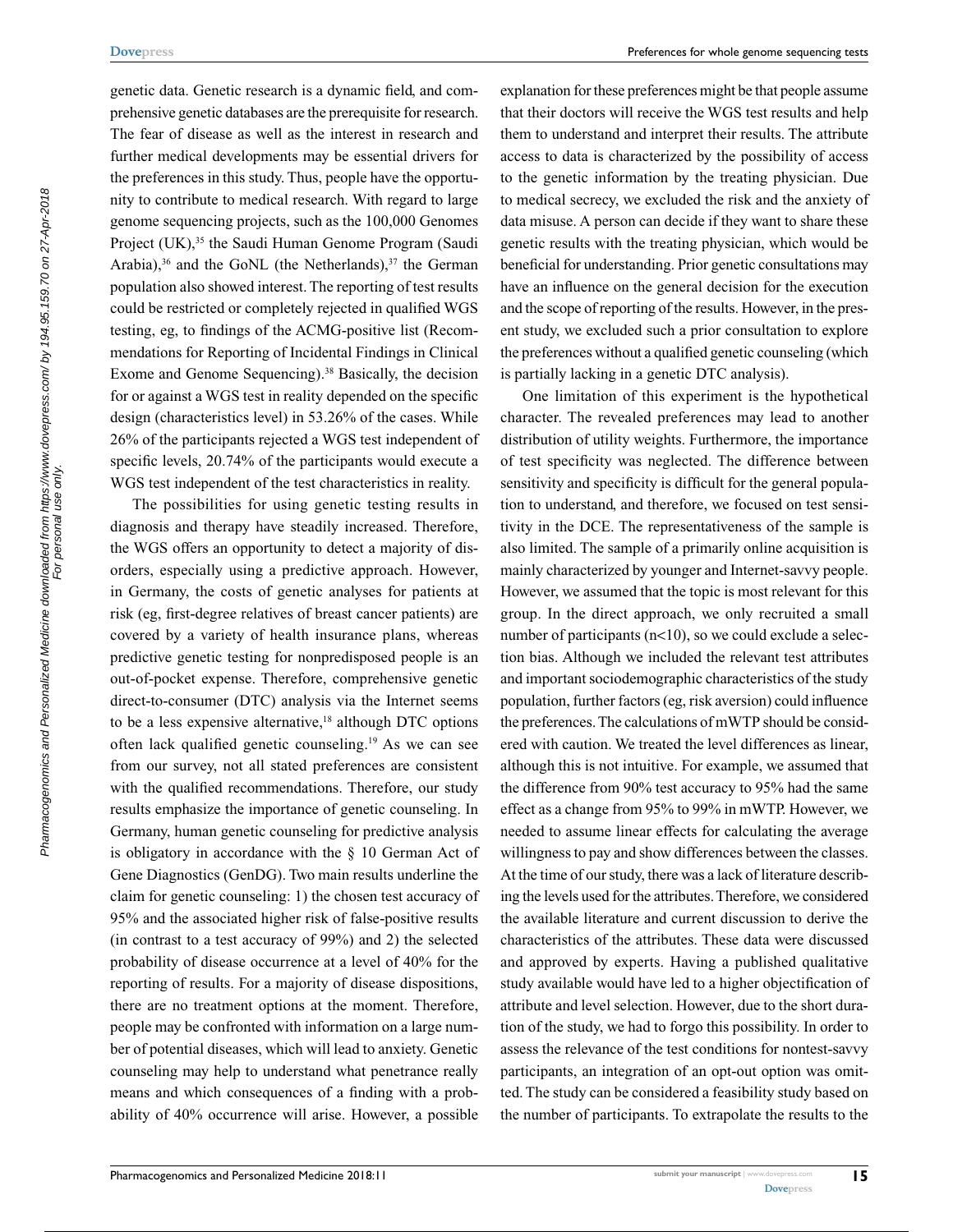whole country, the number of participants needs to be larger and nationally representative.

This study reports on the interest and preferences for WGS testing among Germans. Our study sample from the general population of Germany was aware of the importance of WGS results, and they preferred to make their data accessible for researchers but not for insurers because of possible discrimination. A positive attitude toward population-wide screening projects could therefore be assumed if data privacy is assured and the costs do not exceed  $\in$ 1,000. In general, the decision for or against a WGS is complex and could have far-reaching consequences. Hence, this decision should be a result of an informed consent process, where the attributes and consequences of a WGS are clarified.

#### **Acknowledgments**

The publication of this article was funded by the Open Access Fund of the Leibniz Universität Hannover. We thank all study participants and thank Editage for assistance in language editing.

#### **Disclosure**

The authors report no conflicts of interest in this work.

#### **References**

- 1. Heard E, Tishkoff S, Todd JA, et al. Ten years of genetics and genomics: what have we achieved and where are we heading? *Nat Rev Genet*. 2010;11(10):723–733.
- 2. Bentley DR, Balasubramania S, Swerdlow HP, et al. Accurate whole human genome sequencing using reversible terminator chemistry. *Nature*. 2008;456(7218):53–59.
- 3. Vora T, Thacker N. Impacts of a biobank: bridging the gap in translational cancer medicine. *Indian J Med Paediatr Oncol*. 2015;36(1): 17–23.
- 4. Rockman MV. Reverse engineering the genotype-phenotype map with natural genetic variation. *Nature*. 2008;456(7223):738–744.
- 5. Verma M. Personalized medicine and cancer. *J Pers Med*. 2012;2(1):1–14. 6. Meienberg J, Bruggmann R, Oexle K, Matyas G. Clinical sequencing:
- is WGS the better WES? *Hum Genet*. 2016;135(3):359–362.
- 7. Bodian DL, Klein E, Iyer RK, et al. Utility of whole-genome sequencing for detection of newborn screening disorders in a population cohort of 1,696 neonates. *Genet Med*. 2016;18(3):221–230.
- 8. Cho MK. Preventive genomic sequencing in the general population: do PGS fly? *Am J Bioeth*. 2016;15(7):1–2.
- 9. Ellingford JM, Barton S, Bhaskar S, et al. Whole genome sequencing increases molecular diagnostic yield compared with current diagnostic testing for inherited retinal disease. *Ophthalmology*. 2016;123(5):1143–1150.
- 10. EURAT Group. Cornerstones for an ethically and legally informed practice of Whole Genome Sequencing: Code of Conduct and Patient Consent Models: Project EURAT "Ethical and Legal Aspects of Whole Human Genome Sequencing". Available from: http://www.uniheidelberg.de/md/totalsequenzierung/informationen/mk\_eurat\_position\_paper.pdf. Accessed March 15, 2017.
- 11. Farrell PM, Kosorok MR, Rock MJ, et al. Early diagnosis of cystic fibrosis through neonatal screening prevents severe malnutrition and improves long-term growth. Wisconsin Cystic Fibrosis Neonatal Screening Study Group. *Pediatrics*. 2001;107(1):1–13.
- 12. Strafford JC. Genetic testing for Lynch Syndrome, an inherited cancer of the bowel, endometrium, and ovary. *Rev Obstet Gynecol*. 2012;5(1):42–49.
- 13. Petrucelli N, Daly MB, Pal T. BRCA1- and BRCA2-associated hereditary breast and ovarian cancer. In: Pagon RA, Adam MP, Ardinger HH, et al., editors. *GeneReviews(R)*. Seattle, WA: University of Washington, Seattle; 1993.
- 14. Vermeulen E, Henneman L, van El CG, Cornel MC. Public attitudes towards preventive genomics and personal interest in genetic testing to prevent disease: a survey study. *Eur J Public Health*. 2014;24(5):768–775.
- 15. Sanderson SC, Wardle J, Jarvis MJ, Humphries SE. Public interest in genetic testing for susceptibility to heart disease and cancer: a population-based survey in the UK. *Prev Med*. 2004;39(3):458–464.
- 16. Wilde A, Meiser B, Mitchell PB, Hadzi-Pavlovic D, Schofield PR. Community interest in predictive genetic testing for susceptibility to major depressive disorder in a large national sample. *Psychol Med*. 2011;41(8):1605–1613.
- 17. Berg S. The well-informed patient: a new breed of health care consumer. *Asthma Mag*. 2005;10(4):28–30.
- Altman RB. Direct-to-consumer genetic testing: failure is not an option. *Clin Pharmacol Ther*. 2009;86(1):15–17.
- 19. Gollust SE, Wilfond BS, Hull SC. Direct-to-consumer sales of genetic services on the Internet. *Genet Med*. 2003;5(4):332–337.
- 20. Lancsar E, Louviere J. Conducting discrete choice experiments to inform healthcare decision making: a user's guide. *Pharmacoeconomics*. 2008;26(8):661–677.
- 21. Goldfeder RL, Priest JR, Zook JM, et al. Medical implications of technical accuracy in genome sequencing. *Genome Med*. 2016;8(1):24.
- 22. National Human Genome Research Institute. The Cost of Sequencing a Human Genome. Available from: https://www.genome.gov/sequencingcosts/. Accessed July 6, 2016; March 13, 2017.
- 23. Green ED, Guyer MS, National Human Genome Research Institute. Charting a course for genomic medicine from base pairs to bedside. *Nature*. 2011;470(7333):204–213.
- 24. Johnson KJ, Gehlert S. Return of results from genomic sequencing: a policy discussion of secondary findings for cancer predisposition. *J Cancer Policy*. 2014;2(3):75–80.
- 25. McLaughlin HM, Ceyhan-Birsoy O, Christensen KD, et al; MedSeq Project. A systematic approach to the reporting of medically relevant findings from whole genome sequencing. *BMC Med Genet*. 2014;15:134.
- 26. van Hoyweghen I, Horstman K. European practices of genetic information and insurance: lessons for the Genetic Information Nondiscrimination Act. *JAMA*. 2008;300(3):326–327.
- 27. Krinsky I, Robb AL. On approximating the statistical properties of elasticities. *Rev Econ Stat*. 1986;68(4):715–719.
- 28. German Federal Statistical Office. Bildungsstand der Bevölkerung. Available from: https://www.destatis.de/DE/Publikationen/Thematisch/ BildungForschungKultur/Bildungsstand/BildungsstandBevoelkerung5210002167004.pdf?\_\_blob=publicationFile. Accessed March 15, 2017.
- 29. German Federal Statistical Office [webpage on the Internet]. Einkommen und Einnahmen sowie Ausgaben privater Haushalte (Laufende Wirtschaftsrechnungen): Deutschland, Jahre, Haushaltsgröße. Available from: https:// www-genesis.destatis.de/genesis/online;jsessionid=D950CB1AF32F174 301847A1DC5FADC47.tomcat\_GO\_2\_1?operation=previous&levelind ex=2&levelid=1484292140539&step=2. Accessed March 15, 2017.
- 30. Institute of Medicine (US) Committee on Assessing Genetic Risks. *Assessing Genetic Risks: Implications for Health and Social Policy*. Washington, DC: National Academies Press (US); 1994.
- 31. Petersen BS, Fredrich B, Hoeppner MP, Ellinghaus D, Franke A. Opportunities and challenges of whole-genome and -exome sequencing. *BMC Genet*. 2017;18(1):14.
- 32. Hayden EC. Technology: the \$1,000 genome. *Nature*. 2014;507(7492): 294–295.
- 33. National Cancer Institute [webpage on the Internet]. BRCA1 and BRCA2: Cancer Risk and Genetic Testing. Available from: https://www. cancer.gov/about-cancer/causes-prevention/genetics/brca-fact-sheet. Accessed March 16, 2017.

**16**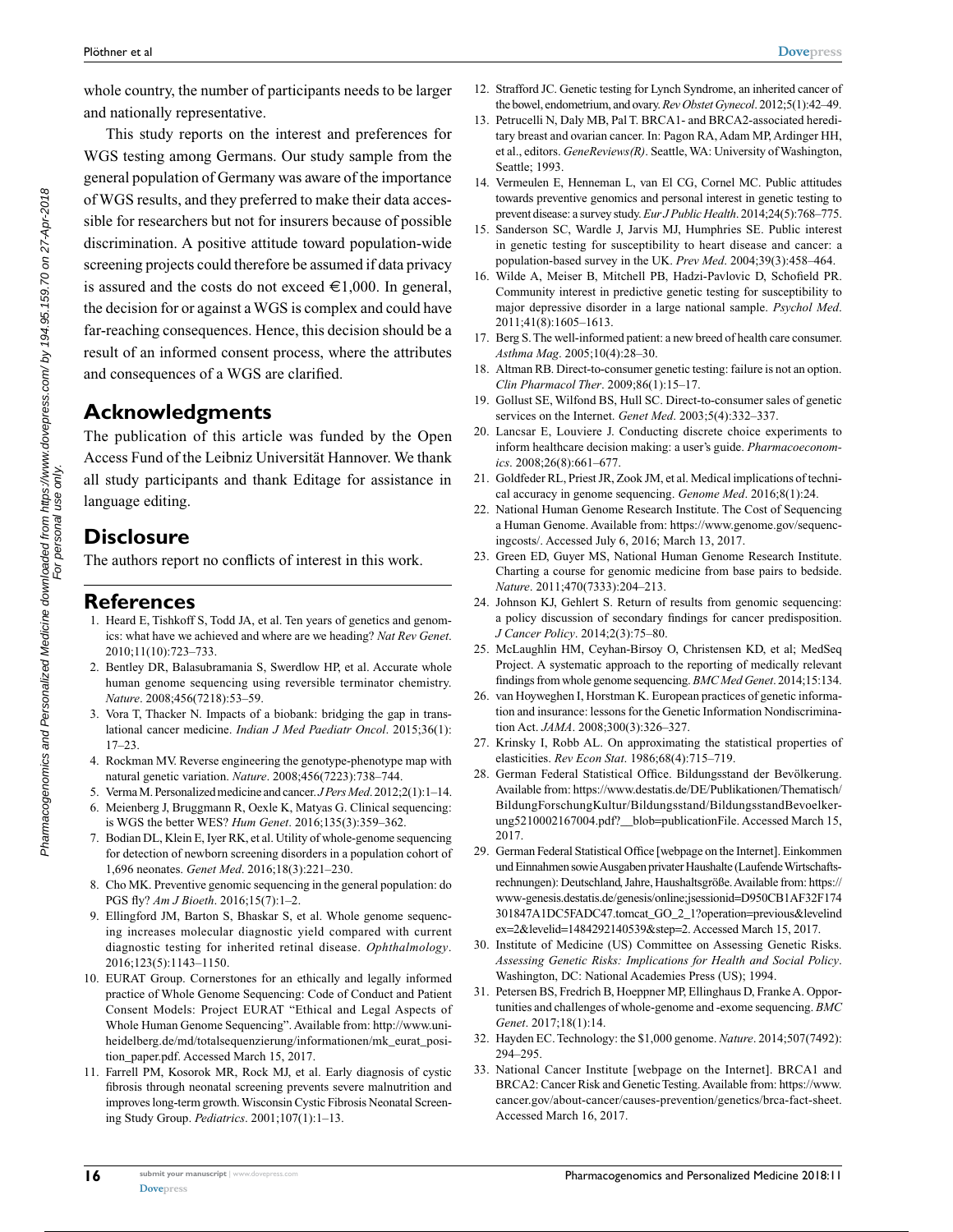- 34. Lemke T. "A slap in the face". An exploratory study of genetic discrimination in Germany. *Genomics Soc Policy*. 2009;5:22–39.
- 35. Department of Health [webpage on the Internet]. The 100,000 Genomes Project. Available from: https://www.genomicsengland.co.uk/the-100000-genomes-project/. Accessed March 15, 2017.
- 36. Project Team SG. The Saudi Human Genome Program: an oasis in the desert of Arab medicine is providing clues to genetic disease. *IEEE Pulse*. 2015;6(6):22–26.
- 37. Boomsma DI, Wijmenga C, Slagboom EP, et al. The genome of the Netherlands: design, and project goals. *Eur J Hum Genet*. 2014;22(2): 221–227.
- 38. Green RC, Berg JS, Grody WW, et al. ACMG recommendations for reporting of incidental findings in clinical exome and genome sequencing. *Genet Med*. 2013;15(7):565–574.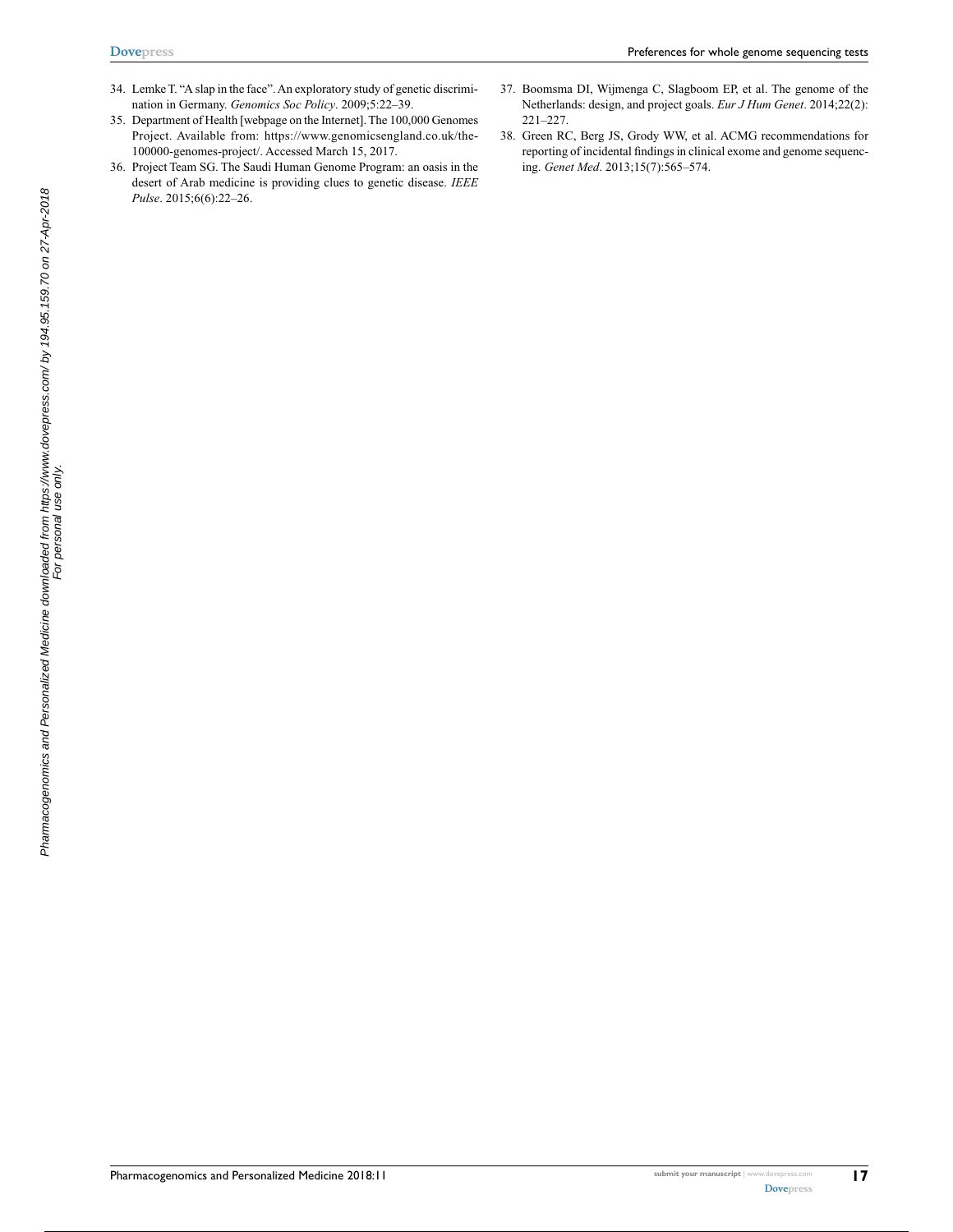## **Supplementary materials**

**Table S1** Overview of used variables

| <b>Topics</b>                                    | Variable                   | <b>Meaning</b>                                           | <b>Explanation</b>                                                | Characteristics                                                                                                        | <b>Type</b>    |
|--------------------------------------------------|----------------------------|----------------------------------------------------------|-------------------------------------------------------------------|------------------------------------------------------------------------------------------------------------------------|----------------|
|                                                  | Questionnaire              |                                                          |                                                                   |                                                                                                                        |                |
| DCE-specific variables                           | Set<br>Seti<br>Alternative |                                                          | Questionnaire combined with set                                   | J.                                                                                                                     |                |
|                                                  | Choice                     |                                                          |                                                                   | $\overline{2}$<br>0: no                                                                                                |                |
|                                                  | Realn                      | Real decision (numeric)                                  | Would you also choose the chosen<br>alternative in reality?       | I: yes<br>0:no<br>I: yes                                                                                               | <b>Numeric</b> |
|                                                  | Att_TA                     | Test accuracy                                            | Test accuracy                                                     | 1:90%<br>2:95%<br>3:99%                                                                                                |                |
|                                                  | Att_DIS                    | Identified diseases                                      | Test results                                                      | $3:$ all<br>2: treatable diseases<br>I: serious hereditary disease                                                     |                |
| Attributes                                       | Att_TC                     | Test costs                                               | Test costs                                                        | 3: €1,500<br>$2: \in I,000$<br>I: €500                                                                                 |                |
|                                                  | Att_PROB                   | Probability of occurrence                                | Probability of occurrence of<br>disease                           | 1:10%<br>2:40%<br>3:70%                                                                                                |                |
|                                                  | Att_ACC                    | Access to data                                           | Access to data                                                    | 4: insurer and researcher<br>3: researcher<br>2: insurer<br>I: no one else                                             |                |
|                                                  | PersonID                   | Person identifier                                        |                                                                   |                                                                                                                        |                |
|                                                  | Sex                        | Sex                                                      |                                                                   | I: male                                                                                                                | Binary         |
|                                                  | Age                        | Age                                                      |                                                                   | 2: female                                                                                                              | <b>Numeric</b> |
| Sociodemographic aspects                         | <b>EDL</b>                 | <b>EDL</b>                                               | Highest level of education                                        | 0: no graduation<br>I: primary school<br>2: secondary school<br>3: high school<br>4: university                        | Numeric        |
|                                                  | ES                         | ES                                                       |                                                                   | 0: nonemployed<br>I: in training/student<br>2: employed/self-employed                                                  | <b>Numeric</b> |
|                                                  | <b>INCn</b>                | <b>INCn</b>                                              |                                                                   | 0: no own income<br>$I: \leq \in I,000$<br>2: €1,000–<€2,000<br>3: €2,000–<€3,000<br>4: €3,000-<€4,000<br>5: $3€4,000$ | Numeric        |
|                                                  | <b>SHI</b>                 | Insurance                                                |                                                                   | I: statutory                                                                                                           | Binary         |
| utilization of screening<br>Health insurance and | <b>PSC</b>                 | PSC program                                              |                                                                   | 2: private<br>I: I-2 times the year<br>2: every 2 years<br>3: every 5 years<br>4: every 10 years<br>5: never           | <b>Numeric</b> |
|                                                  | <b>PSChin</b>              | PSC program at full-cost<br>coverage by health insurance |                                                                   | 0: no<br>I: yes                                                                                                        | Numeric        |
|                                                  | PSCshare_r                 | PSC if health insurance pays<br>a share                  | Recoded variable if Kostzu = 1 or<br>Kostal = 1 then Kostzu_r = 1 | 0:no<br>I: yes                                                                                                         | Binary         |

(*Continued*)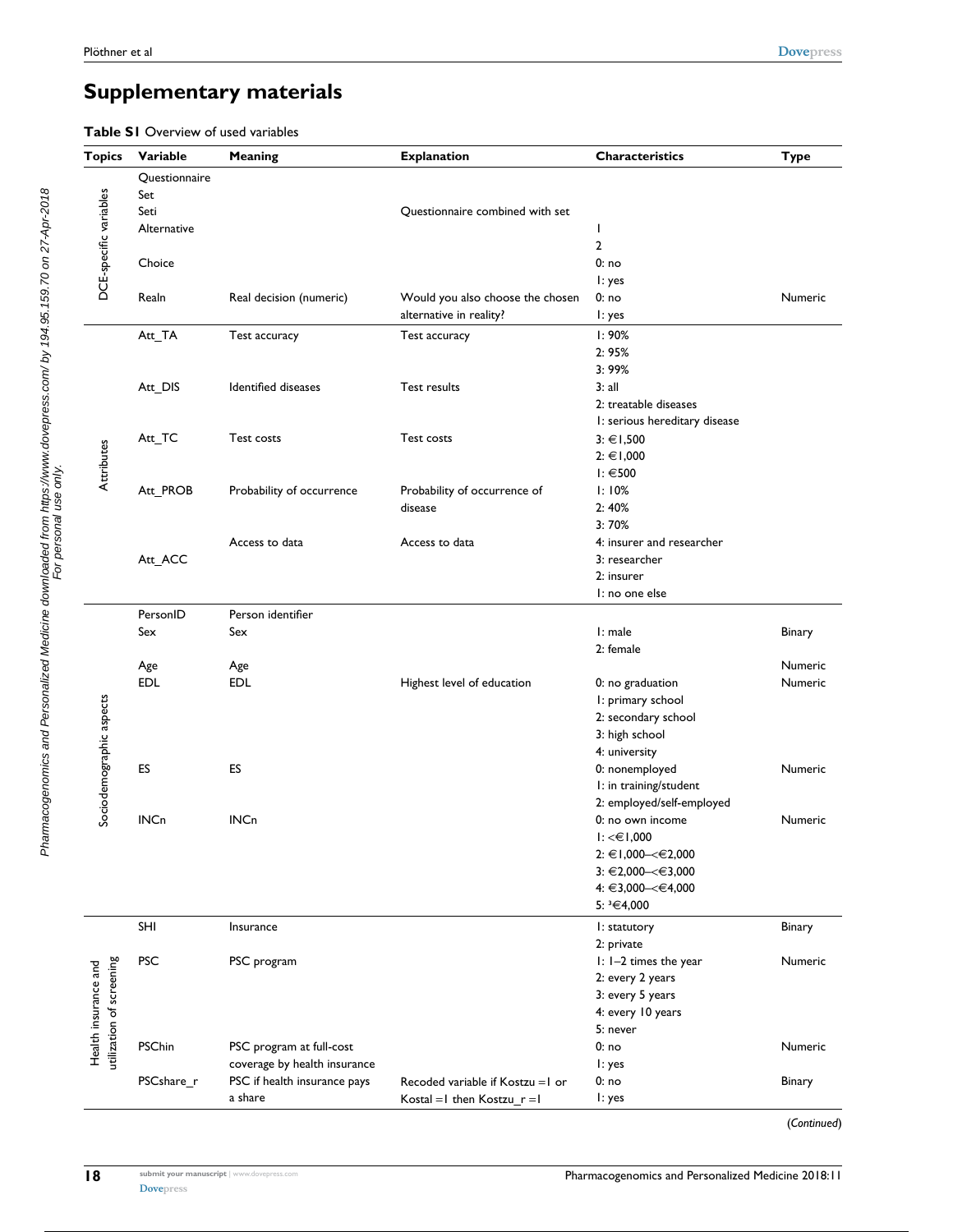#### **Table S1** (*Continued*)

| <b>Topics</b>              | Variable        | Meaning                        | <b>Explanation</b> | Characteristics  | <b>Type</b>    |
|----------------------------|-----------------|--------------------------------|--------------------|------------------|----------------|
|                            | PSCsharen       | PSC if health insurance pays a |                    | 0: no            | Numeric        |
|                            |                 | share (numeric)                |                    | I: yes           |                |
|                            | PSCpocketn      | PSC on own payment             |                    | 0: no            | Numeric        |
|                            |                 | (numeric)                      |                    | I: yes           |                |
|                            | <b>HSn</b>      | Subjective HSn                 |                    | I: very bad      | <b>Numeric</b> |
|                            |                 |                                |                    | $2:$ bad         |                |
|                            |                 |                                |                    | 3: medium        |                |
|                            |                 |                                |                    | 4: good          |                |
|                            |                 |                                |                    | 5: very good     |                |
|                            | <b>FHD</b>      | Known FHD                      |                    | 0:no             | Binary         |
|                            |                 |                                |                    | I: yes           |                |
| Health status and diseases | <b>FHDfree</b>  | Open questions to hereditary   |                    | Free text        | Free text      |
|                            |                 | diseases in the family         |                    |                  |                |
|                            | <b>CHIn</b>     | <b>CHIn</b>                    |                    | 0: no            | Binary         |
|                            |                 |                                |                    | I: yes           |                |
|                            | <b>DCHIn</b>    | <b>DCHIn</b>                   |                    | 0: no            | <b>Numeric</b> |
|                            |                 |                                |                    | I: I do not know |                |
|                            |                 |                                |                    | 2: yes           |                |
|                            | <b>AFHD</b>     | <b>AFHD</b>                    |                    | 0: no            | Numeric        |
|                            |                 |                                |                    | I: yes           |                |
|                            | <b>AFHDfree</b> | Fear of which hereditary       |                    | Free text        | Free text      |
|                            |                 | disease                        |                    |                  |                |

**Abbreviations:** AFHD, afraid of hereditary disease; CHIn, children (numeric); DCHIn, desire to have children (numeric); FHD, family hereditary disease; EDL, educational level; ES, employment status; HSn, health status (numeric); INCn, income (numeric); PSC, participation in screening; SHI, social or private health insurance.

| Table S2 Overview of included independent variables used in GLMM and LCMLM |
|----------------------------------------------------------------------------|
|----------------------------------------------------------------------------|

| Model                                              | <b>Dependent</b><br>variable | Independent variables<br>tested                                                                              | <b>Mixed effects</b>                                                                                                                                                            | Lean model                                                                                                                                                                                                                                                                                     |
|----------------------------------------------------|------------------------------|--------------------------------------------------------------------------------------------------------------|---------------------------------------------------------------------------------------------------------------------------------------------------------------------------------|------------------------------------------------------------------------------------------------------------------------------------------------------------------------------------------------------------------------------------------------------------------------------------------------|
| GLMM (for both<br>participants and<br>full-sample) | Choice                       | Att $TA + Att$ DIS + Att $TC +$<br>Att PROB + Att ACC, ES $\times$ EDL, KF,<br>AFHD, CHI, DCHI, SE, HSn, PSC | PersonID, serial, Set, Seti, age,<br>sex, EDL, ES                                                                                                                               | Wahl $\sim$ Att TA + Att DIS +<br>Att $TC + Att$ PROB + Att ACC<br>$+ ES \times EDL + (I Seti)$                                                                                                                                                                                                |
| <b>LCMLM</b>                                       | Choice                       | Att $TA + Att$ DIS + Att $TC + Att$<br>$PROB + Att$ ACC                                                      | PersonID, Att TA + Att DIS<br>$+$ Att TC $+$ Att PROB $+$<br>Att ACC, classmb: age, sex, SHI,<br>ES, EDL, INCn, HSn, PSC, KF,<br>AFHD, CHI, DCHI, Kostzu r,<br>$EDL \times HSn$ | Wahl $\sim$ Att TA + Att DIS +<br>Att $TC + Att$ PROB + Att ACC,<br>random $=$ $\sim$ Seti, subject $=$<br>"PersonID", mixture $=$ $\sim$ Att TA<br>$+$ Att DIS $+$ Att TC $+$ Att PROB<br>+ Att ACC, classmb = $\sim$ sex +<br>$EDL + INCn + HSn$ , ng =2, data =<br>Daten, $link = "linear"$ |
| <b>GLMM</b> real                                   | Real                         | Datentn\$Att TA + Datentn\$Att DIS<br>+ Datentn\$Att TC + Datentn\$Att<br>PROB + Datentn\$Att ACC            | PersonID Datentn\$sex +<br>Datentn\$age, +PSCpocketn +<br>SHI, $EDL + ES + INCn + PSC +$<br>Kostzu $r + Khf + CHIn + HSn +$<br>DCHIn + PSC, AFHD                                | $Real ~ Att$ $TC + Att$ $PROB +$<br>Att $ACC + EDL + ES + INCn +$<br>Kostzu $r + AFHD$ (I PersonID)                                                                                                                                                                                            |

**Abbreviations:** AFHD, afraid of hereditary disease; CHI, children; CHIn, CHI (numeric); DCHIn, desire to have children; DCHIn, DCHI (numeric); EDL, educational level; ES, employment status; GLMM, generalized linear mixed-effects model; HSn, health status (numeric); INCn, income (numeric); KL, known familar hereditary diseases; LCMLM, latent class mixed logit model; PSC, participation in screening; SHI, social or private health insurance.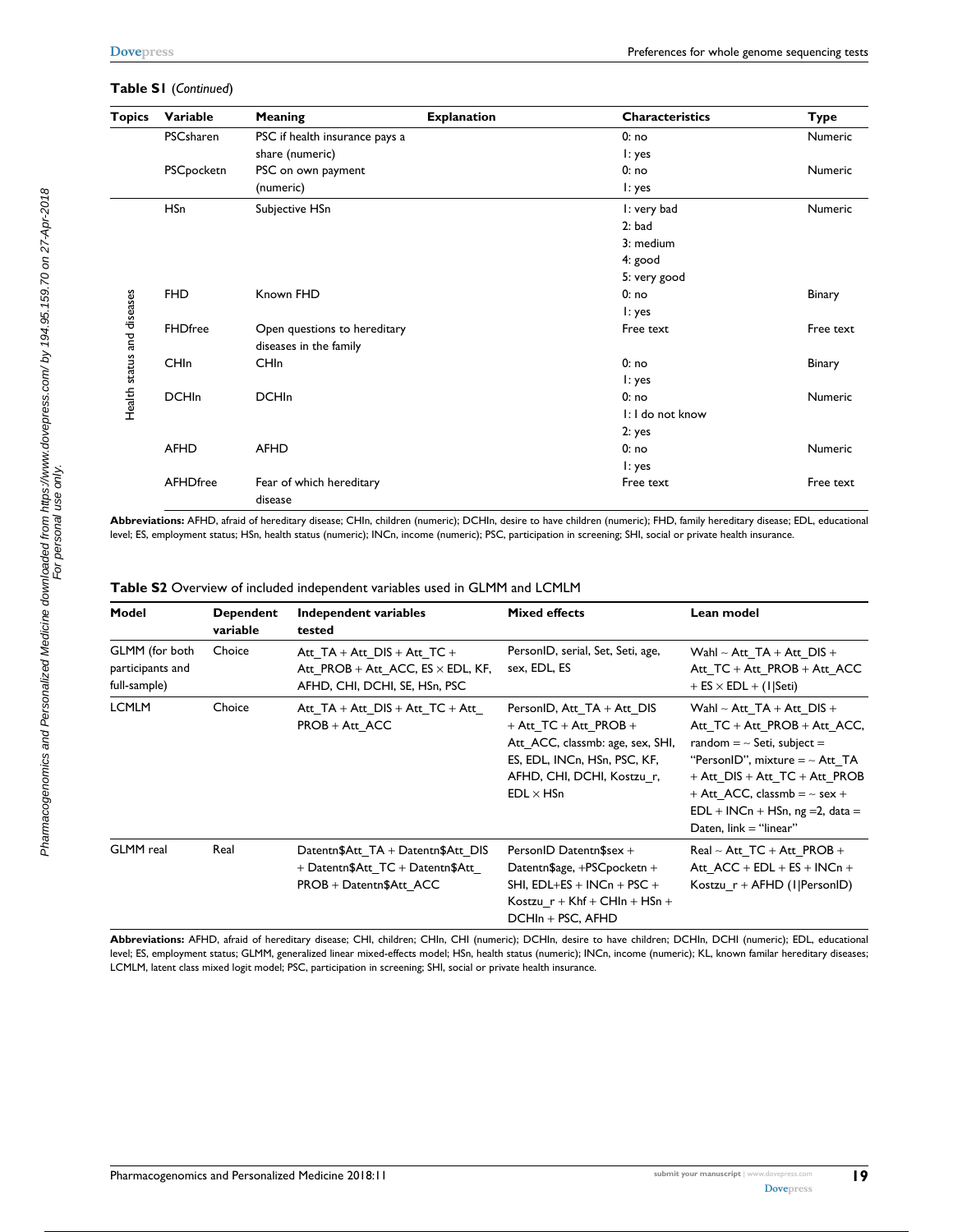| <b>Attributes and levels</b>     | Class I (higher proportion of men) |           |           | Class 2 (higher proportion of woman) |         |         |
|----------------------------------|------------------------------------|-----------|-----------|--------------------------------------|---------|---------|
|                                  | $\beta$ coefficient                | <b>SE</b> | P-value   | $\beta$ coefficient                  | SE      | P-value |
| Test accuracy                    |                                    |           |           |                                      |         |         |
| 90%                              | $-0.002$                           | 0.04244   | 0.962     | $-0.234$                             | 0.03229 | 0.000   |
| 95%                              | 0.079                              | 0.03596   | 0.027     | 0.015                                | 0.03102 | 0.634   |
| 99% (ref)                        | $-0.081$                           |           |           | $-0.248$                             |         |         |
| <b>Identified diseases</b>       |                                    |           |           |                                      |         |         |
| All diseases                     | 0.082                              | 0.0405    | 0.043     | 0.137                                | 0.03581 | 0.000   |
| Treatable diseases               | $-0.078$                           | 0.03621   | 0.030     | $-0.088$                             | 0.03373 | 0.009   |
| Serious hereditary disease (ref) | 0.160                              |           |           | 0.225                                |         |         |
| <b>Test costs</b>                |                                    |           |           |                                      |         |         |
| €1,500                           | $-0.216$                           | 0.03467   | 0.000     | $-0.151$                             | 0.03073 | 0.000   |
| €1.000                           | $-0.016$                           | 0.03283   | 0.620     | 0.108                                | 0.03043 | 0.000   |
| €500 (ref)                       | $-0.200$                           |           |           | $-0.259$                             |         |         |
| Probability of occurrence        |                                    |           |           |                                      |         |         |
| 10%                              | 0.158                              | 0.03623   | 0.000     | $-0.398$                             | 0.0341  | 0.000   |
| 40%                              | 0.075                              | 0.03431   | 0.029     | 0.007                                | 0.03158 | 0.834   |
| 70% (ref)                        | 0.083                              |           |           | $-0.404$                             |         |         |
| Access to data                   |                                    |           |           |                                      |         |         |
| Insurer and researcher           | $-0.200$                           | 0.04125   | 0.000     | 0.142                                | 0.03933 | 0.000   |
| Researcher                       | 0.282                              | 0.03912   | 0.000     | 0.314                                | 0.03644 | 0.000   |
| <b>Insurer</b>                   | $-0.478$                           | 0.04563   | 0.000     | $-0.043$                             | 0.03765 | 0.258   |
| No one else (ref)                | 0.760                              |           |           | 0.357                                |         |         |
| Intercept                        |                                    |           |           |                                      |         |         |
|                                  | 0                                  | <b>NA</b> | <b>NA</b> | $-0.01679$                           | 0.0276  | 0.54311 |

**Notes:** Adjusted for class-membership effects, sex, educational level, and income; subject, "PersonID".

**Abbreviations:** SE, standard error; NA, not applicable.

| <b>Table S4</b> Results from the generalized linear mixed-effects model |  |
|-------------------------------------------------------------------------|--|
|                                                                         |  |

| <b>Topics</b>       | <b>Variables</b>                      | Levels                           | <b>Full sample</b>  |           |         | <b>Potential users</b> |       |         |
|---------------------|---------------------------------------|----------------------------------|---------------------|-----------|---------|------------------------|-------|---------|
|                     |                                       |                                  | $\beta$ coefficient | <b>SE</b> | P-value | $\beta$ coefficient    | SE    | P-value |
|                     | Test                                  | 90%                              | $-0.330$            | 0.050     | 0.000   | $-0.251$               | 0.072 | 0.000   |
|                     | accuracy                              | 95%                              | 0.120               | 0.051     | 0.020   | 0.028                  | 0.075 | 0.709   |
|                     |                                       | 99% (ref)                        | $-0.450$            |           |         | $-0.279$               |       |         |
| Attributes          | Identified                            | All diseases                     | 0.228               | 0.049     | 0.000   | 0.496                  | 0.071 | 0.000   |
|                     | diseases                              | Treatable diseases               | $-0.259$            | 0.050     | 0.000   | $-0.386$               | 0.073 | 0.000   |
|                     |                                       | Serious hereditary disease (ref) | 0.487               |           |         | 0.882                  |       |         |
|                     | <b>Test costs</b>                     | ∈1,500                           | $-0.515$            | 0.051     | 0.000   | $-0.497$               | 0.073 | 0.000   |
|                     |                                       | 000,13                           | 0.067               | 0.046     | 0.148   | $-0.013$               | 0.067 | 0.842   |
|                     |                                       | €500 (ref)                       | $-0.582$            |           |         | $-0.483$               |       |         |
|                     | Probability of                        | 10%                              | $-0.411$            | 0.051     | 0.000   | $-0.373$               | 0.073 | 0.000   |
|                     | occurrence                            | 40%                              | 0.100               | 0.050     | 0.043   | 0.092                  | 0.072 | 0.199   |
|                     |                                       | 70% (ref)                        | $-0.511$            |           |         | $-0.466$               |       |         |
|                     | Access to                             | Insurer and researcher           | $-0.011$            | 0.062     | 0.860   | $-0.033$               | 0.089 | 0.709   |
|                     | data                                  | Researcher                       | 0.755               | 0.065     | 0.000   | 0.554                  | 0.092 | 0.000   |
|                     |                                       | Insurer                          | $-0.812$            | 0.067     | 0.000   | $-0.636$               | 0.102 | 0.000   |
|                     |                                       | No one else (ref)                | 0.046               |           |         | 0.049                  |       |         |
|                     | Employment                            |                                  | 0.000               | 0.131     | 1.000   | $-0.007$               | 0.342 | 0.983   |
| Person-<br>specific | <b>Educational level</b>              |                                  | 0.000               | 0.076     | 1.000   | $-0.006$               | 0.194 | 0.975   |
| data                | Employment $\times$ educational level |                                  | 0.000               | 0.045     | 1.000   |                        | 0.106 | 0.981   |
|                     | Intercept                             |                                  | 0.007               | 0.258     | 0.978   | 0.020                  | 0.654 | 0.975   |

**[Dovepress](www.dovepress.com)**